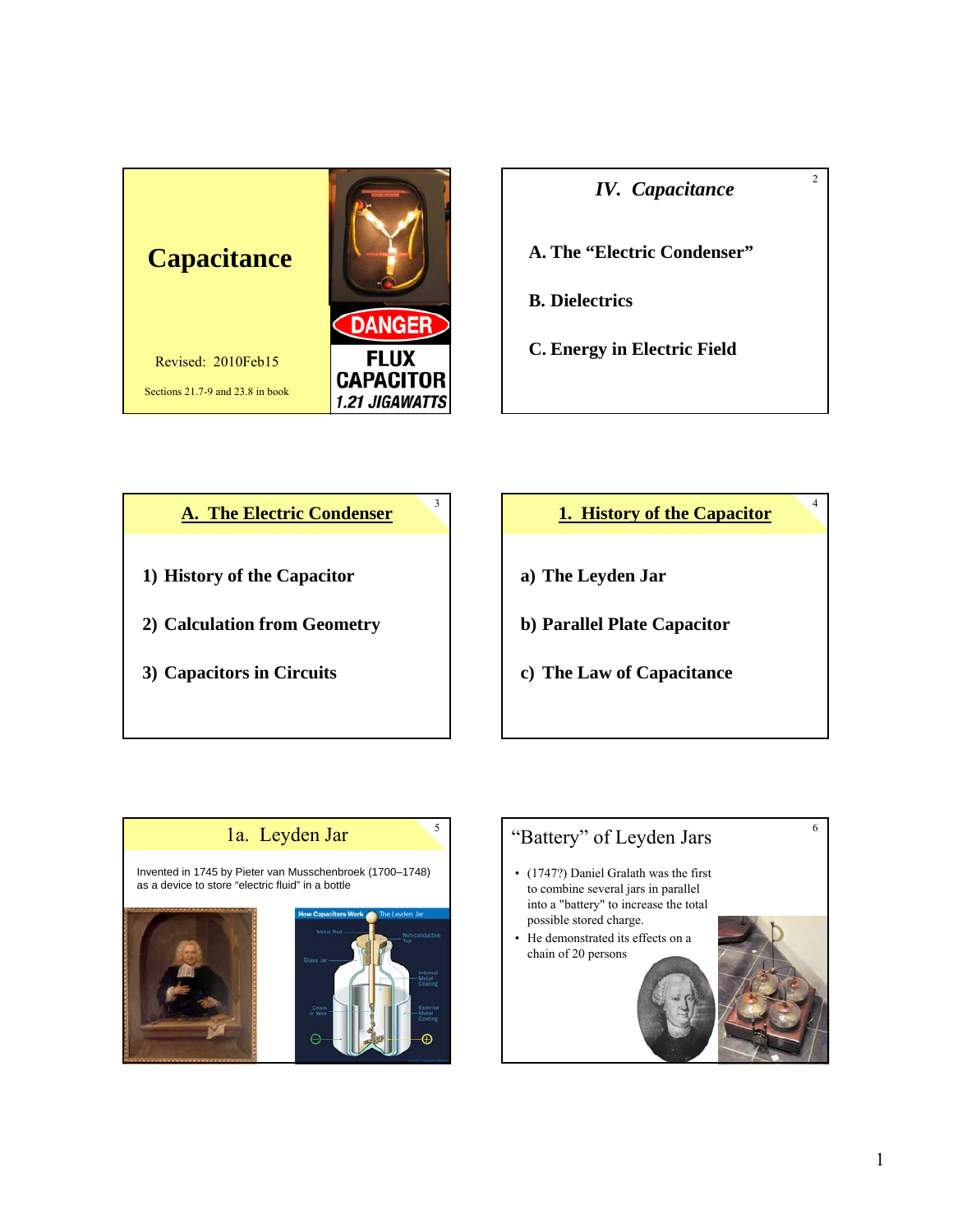# **1b. Aepinus Condenser (c1759)**

The first parallel capacitor (called a "condenser") was probably developed by Franz Aepinus (around 1759).



7

The spacing could be changed and materials inserted between the plates.

# **The Franklin Square**

Benjamin Franklin investigated the charge was stored on the glass, not in the cwater as others had assumed Leyden jars began to be made by coating the inside and outside of jars with metal foil, leaving a space at the mouth to prevent arcing between the foils.

Invented the "Franklin Square", a capacitor using a square glass plate.



8

10

#### **1c. Alessandro Volta's law of Capacitance**

- 1776 Law of Capacitance: **Q=VC**
- 1782 called the device a "condenser" (derived from the Italian condensatore), with reference to the device's ability to store a higher density of electric charge than a normal isolated conductor



9

11

## **Definition of Capacitance**

- The **C**apacity to store charge
- Formal definition: Capacitance=(charge stored)/(voltage applied)
- Units of Capacitance: – Farads =Coulomb/Volt – Unit is too big! Usually we measure in "microfarads".

**2. Calculation of Capacitance**

*Capacitance is a function only of the geometry of the device*

- **a) Parallel Plate Capacitor**
- **b) Cylindrical Capacitor**
- **c) Spherical Capacitors**

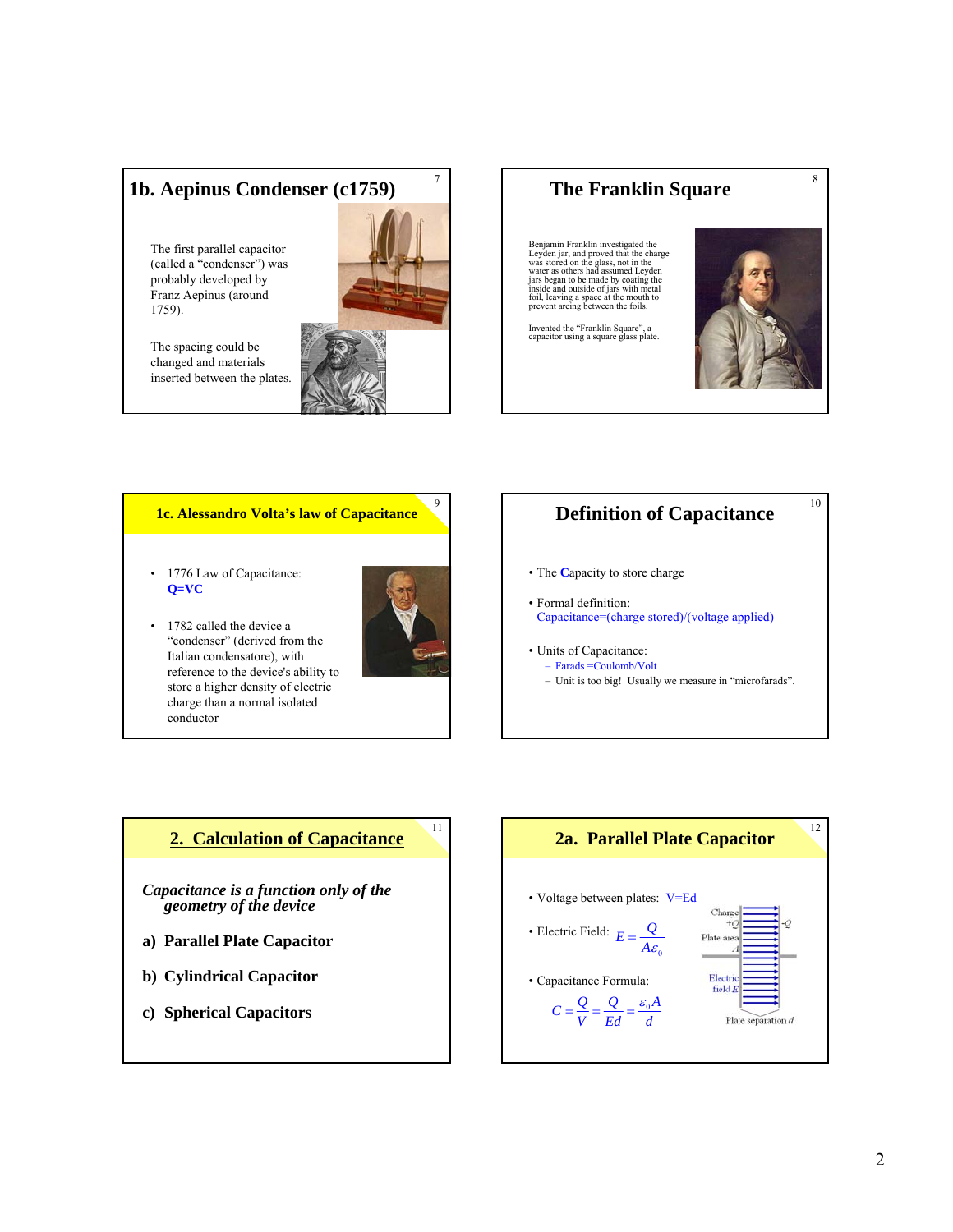







16

- Capacitors in Parallel add:  $C = C_1 + C_2$
- Its like 2 tanks next to each other have more capacity.
- Elements in parallel have same voltage, hence:

 $Q = q_1 + q_2 = C_1 V + C_2 V = (C_1 + C_2)V$ 



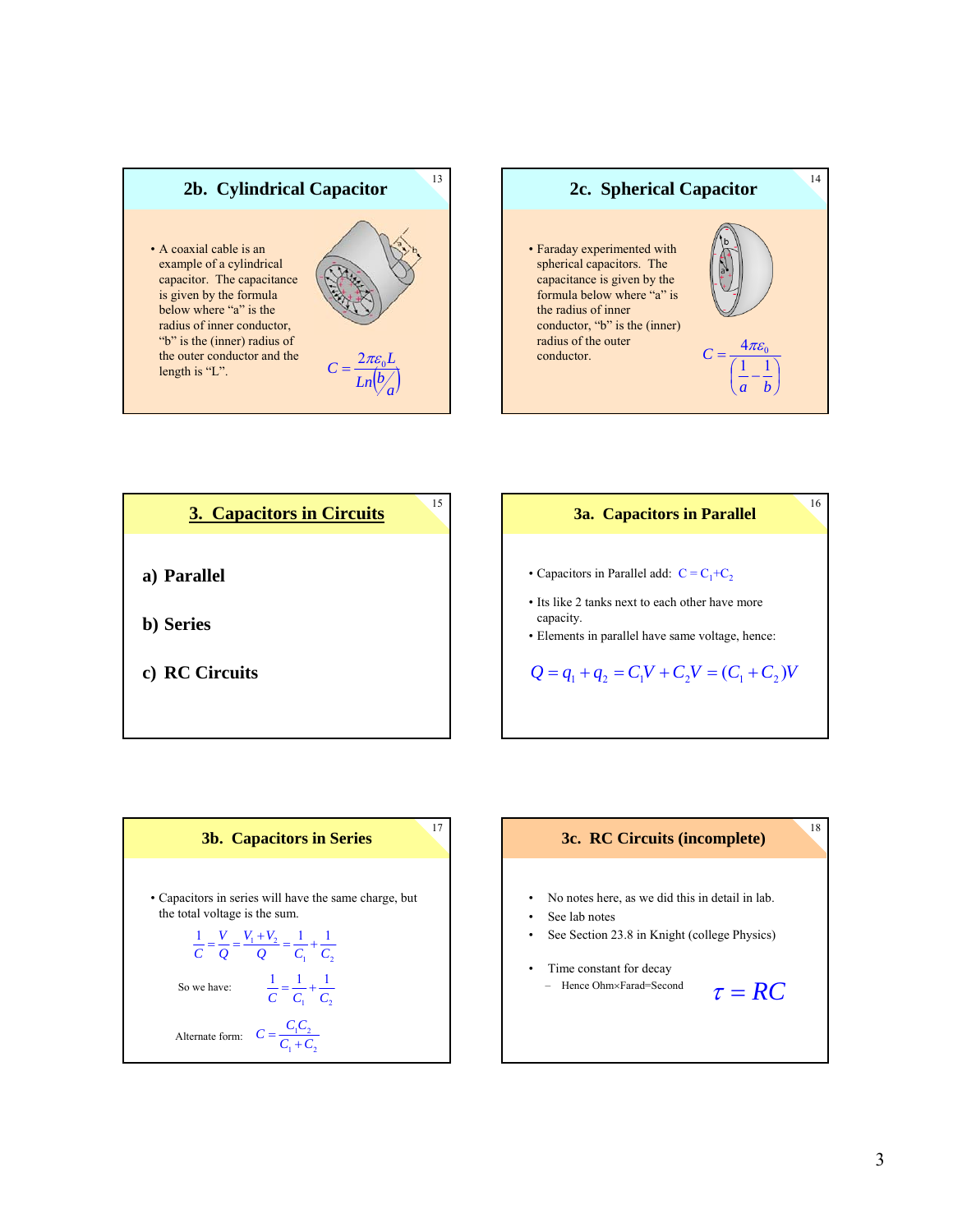







22

- **a. Definition is the maximum electric field before material ionizes (dielectric breakdown)**
- **b. For Air: 3,000,000 volts/meter**
- **c. This puts a limit on the maximum charge a capacitor can hold.**

## **C. Energy in Capacitors**

23

- **1) Energy Storage Formula**
- **2) Electric Stress**
- **3) Energy stored in E field**

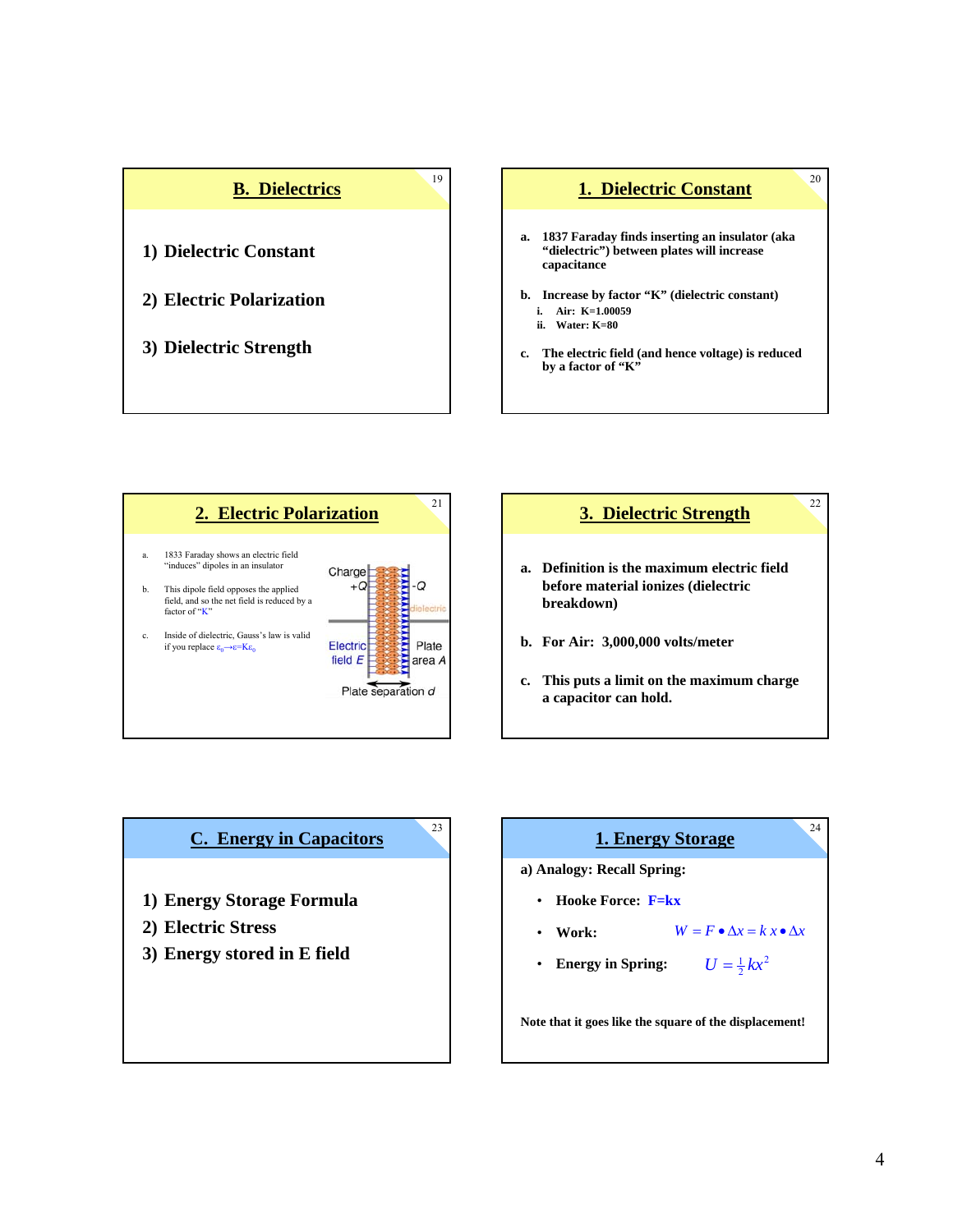